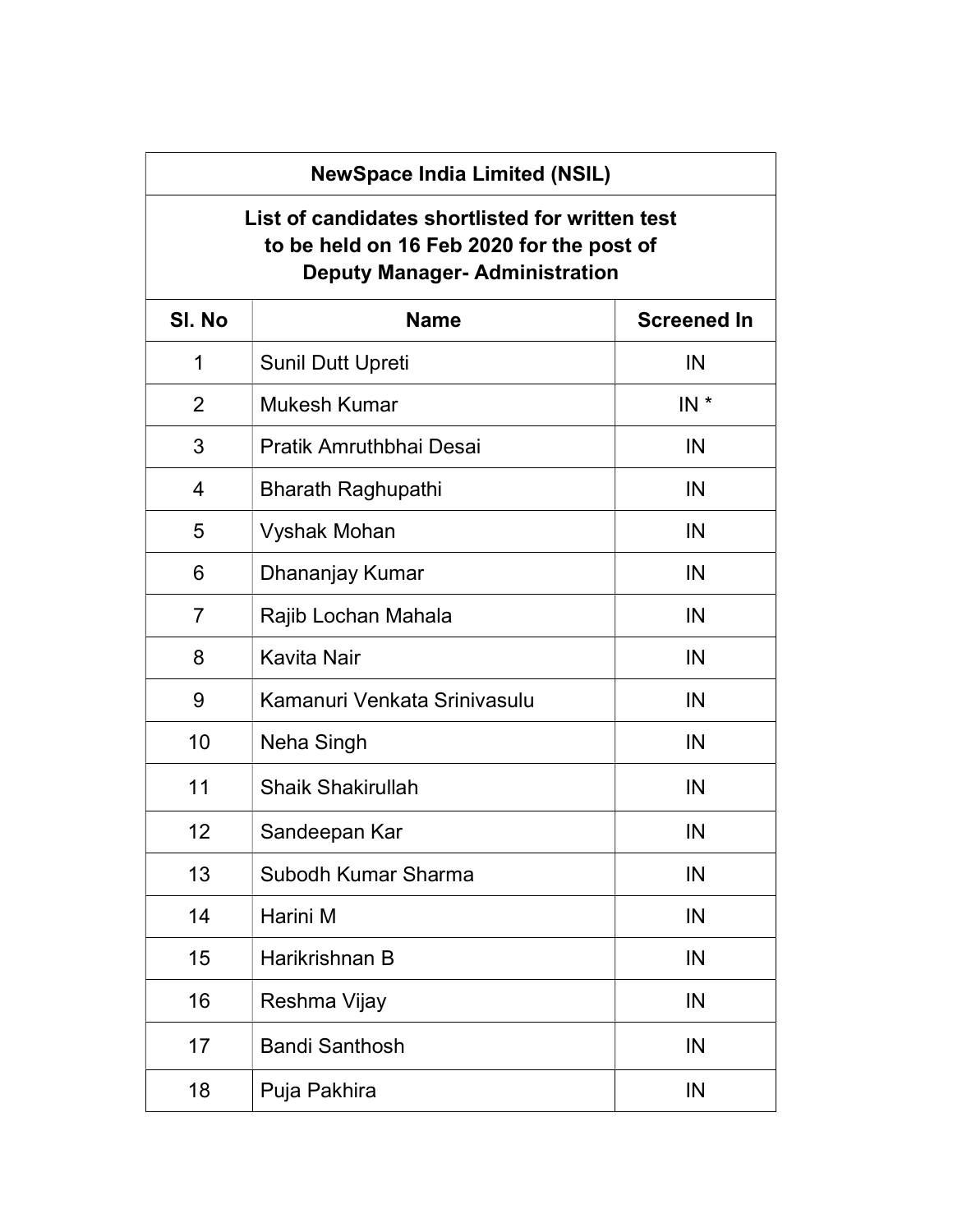| <b>NewSpace India Limited (NSIL)</b>                                                                                                  |                                                         |                    |  |  |
|---------------------------------------------------------------------------------------------------------------------------------------|---------------------------------------------------------|--------------------|--|--|
| List of candidates shortlisted for written test<br>to be held on 16 Feb 2020 for the post of<br><b>Deputy Manager- Administration</b> |                                                         |                    |  |  |
| SI. No                                                                                                                                | <b>Name</b>                                             | <b>Screened In</b> |  |  |
| 19                                                                                                                                    | C.Mythili                                               | IN                 |  |  |
| 20                                                                                                                                    | Shashi Kanth KA                                         | IN                 |  |  |
| 21                                                                                                                                    | Sheela Reddy T                                          | IN                 |  |  |
| 22                                                                                                                                    | <b>Dharminder Singh</b>                                 | $IN^*$             |  |  |
| 23                                                                                                                                    | Sujit Bhattacharjee                                     | IN                 |  |  |
| 24                                                                                                                                    | Sunitha Muraleedharan                                   | $IN^*$             |  |  |
| 25                                                                                                                                    | Sujata Das                                              | IN                 |  |  |
| 26                                                                                                                                    | Shyamsundar Santhanam                                   | IN                 |  |  |
| 27                                                                                                                                    | Venkatalakshmi C                                        | $IN^*$             |  |  |
| 28                                                                                                                                    | Anup Kumar                                              | IN                 |  |  |
| 29                                                                                                                                    | <b>Rankush Deswal</b>                                   | IN                 |  |  |
| 30                                                                                                                                    | Rianka Saha                                             | IN                 |  |  |
| 31                                                                                                                                    | <b>Guna Kumar Gutti</b>                                 | IN                 |  |  |
| 32                                                                                                                                    | <b>Rukmesh Kumar</b>                                    | IN                 |  |  |
| 33                                                                                                                                    | Nagesha                                                 | IN                 |  |  |
| 34                                                                                                                                    | Lieutenant Commander Vidyasagar<br><b>Mehta Veteran</b> | IN                 |  |  |
| 35                                                                                                                                    | Priyanka Priyadarsini                                   | $IN^*$             |  |  |
| 36                                                                                                                                    | Chandra Chikkanna                                       | IN                 |  |  |
| 37                                                                                                                                    | Naman Kumar Agrawal                                     | IN                 |  |  |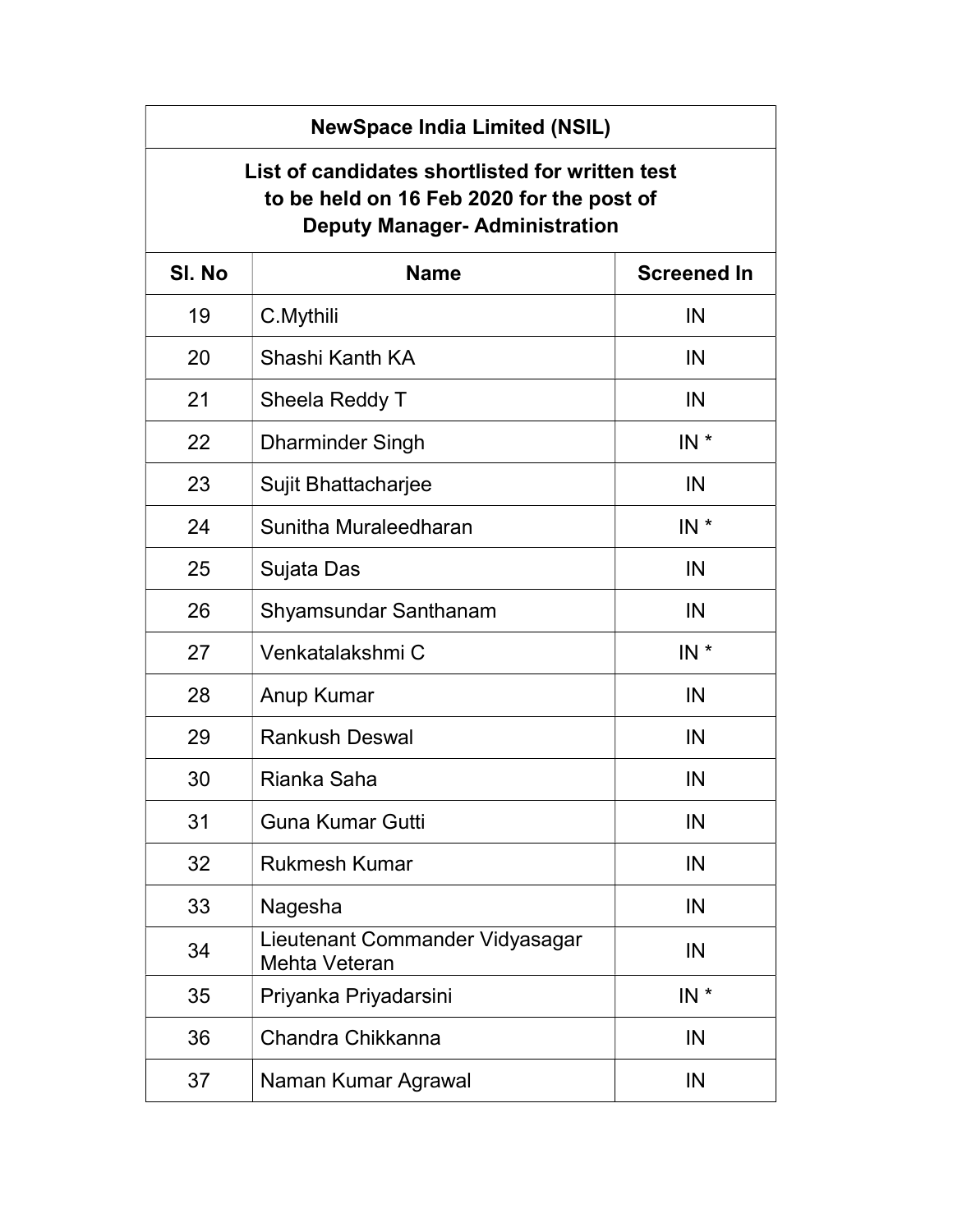| <b>NewSpace India Limited (NSIL)</b>                                                                                                  |                                 |                    |  |  |
|---------------------------------------------------------------------------------------------------------------------------------------|---------------------------------|--------------------|--|--|
| List of candidates shortlisted for written test<br>to be held on 16 Feb 2020 for the post of<br><b>Deputy Manager- Administration</b> |                                 |                    |  |  |
| SI. No                                                                                                                                | <b>Name</b>                     | <b>Screened In</b> |  |  |
| 38                                                                                                                                    | Mukesh Kumar Jha                | IN                 |  |  |
| 39                                                                                                                                    | Jisha K N                       | IN                 |  |  |
| 40                                                                                                                                    | Critika Sharma                  | IN                 |  |  |
| 41                                                                                                                                    | Maneesh M S                     | IN                 |  |  |
| 42                                                                                                                                    | Sripriya .B.G                   | IN                 |  |  |
| 43                                                                                                                                    | Riddhi Satish Ghiya             | IN                 |  |  |
| 44                                                                                                                                    | Gagan Arora                     | IN                 |  |  |
| 45                                                                                                                                    | <b>Pradip Kumar Singh</b>       | IN                 |  |  |
| 46                                                                                                                                    | Narkedimilli N S V V Srikanth   | IN                 |  |  |
| 47                                                                                                                                    | Madhu .B.K                      | IN                 |  |  |
| 48                                                                                                                                    | Srinivasan.S                    | $IN^*$             |  |  |
| 49                                                                                                                                    | Kamal.V                         | IN                 |  |  |
| 50                                                                                                                                    | Arthi.D                         | IN                 |  |  |
| 51                                                                                                                                    | Sulakshana Shivapur             | IN                 |  |  |
| 52                                                                                                                                    | Vishnu Santhosh S               | IN                 |  |  |
| 53                                                                                                                                    | Karamjeet Kaur                  | IN                 |  |  |
| 54                                                                                                                                    | Priyam Bada Priyadarshini Nahak | IN                 |  |  |
| 55                                                                                                                                    | Rajdeep Dhyani                  | $IN^*$             |  |  |
| 56                                                                                                                                    | Shiwani Raghav                  | IN                 |  |  |